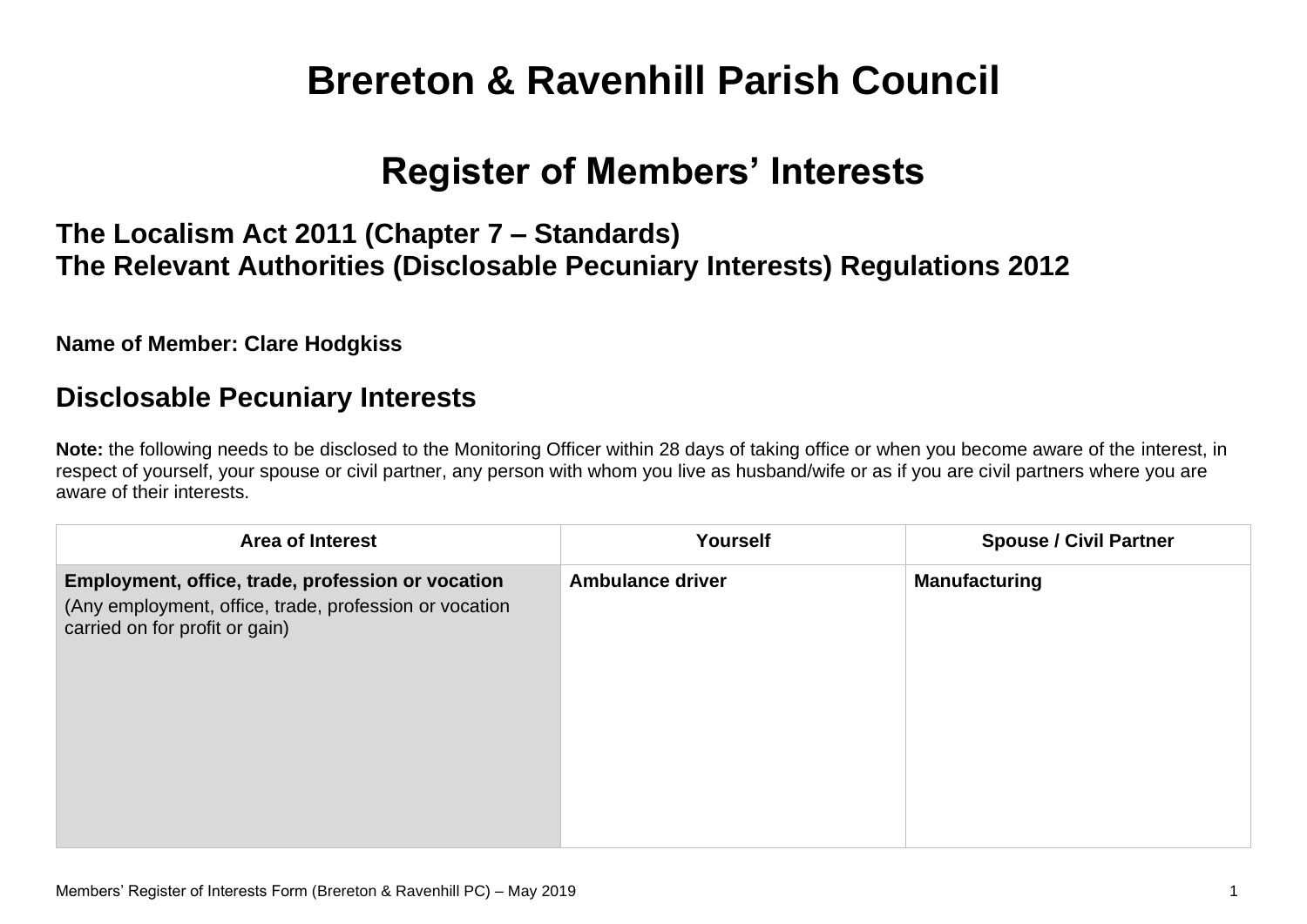| <b>Area of Interest</b>                                                                                                                                                                                                                                                                                                                                                                                                                               | Yourself      | <b>Spouse / Civil Partner</b> |
|-------------------------------------------------------------------------------------------------------------------------------------------------------------------------------------------------------------------------------------------------------------------------------------------------------------------------------------------------------------------------------------------------------------------------------------------------------|---------------|-------------------------------|
| Sponsorship<br>(Any payment or provision of any other financial benefit<br>(other than from the relevant authority) made or provided<br>within the relevant period in respect of any expenses<br>incurred in carrying out duties as a member, or towards the<br>election expenses.<br>This includes any payment or financial benefit from a trade<br>union within the meaning of the Trade Union and Labour<br>Relations (Consolidation) Act 1992(a). | <b>None</b>   |                               |
| <b>Contracts</b><br>(Any contract which is made between the relevant person<br>(or a body in which the relevant person has a beneficial<br>interest) and the relevant authority -<br>under which goods or services are to be provided or<br>(a)<br>works are to be executed; and<br>(b) which has not been fully discharged.                                                                                                                          | <b>None</b>   |                               |
| Land<br>(Any beneficial interest land which is within the area of the<br>relevant authority)                                                                                                                                                                                                                                                                                                                                                          | 86 Birch Lane |                               |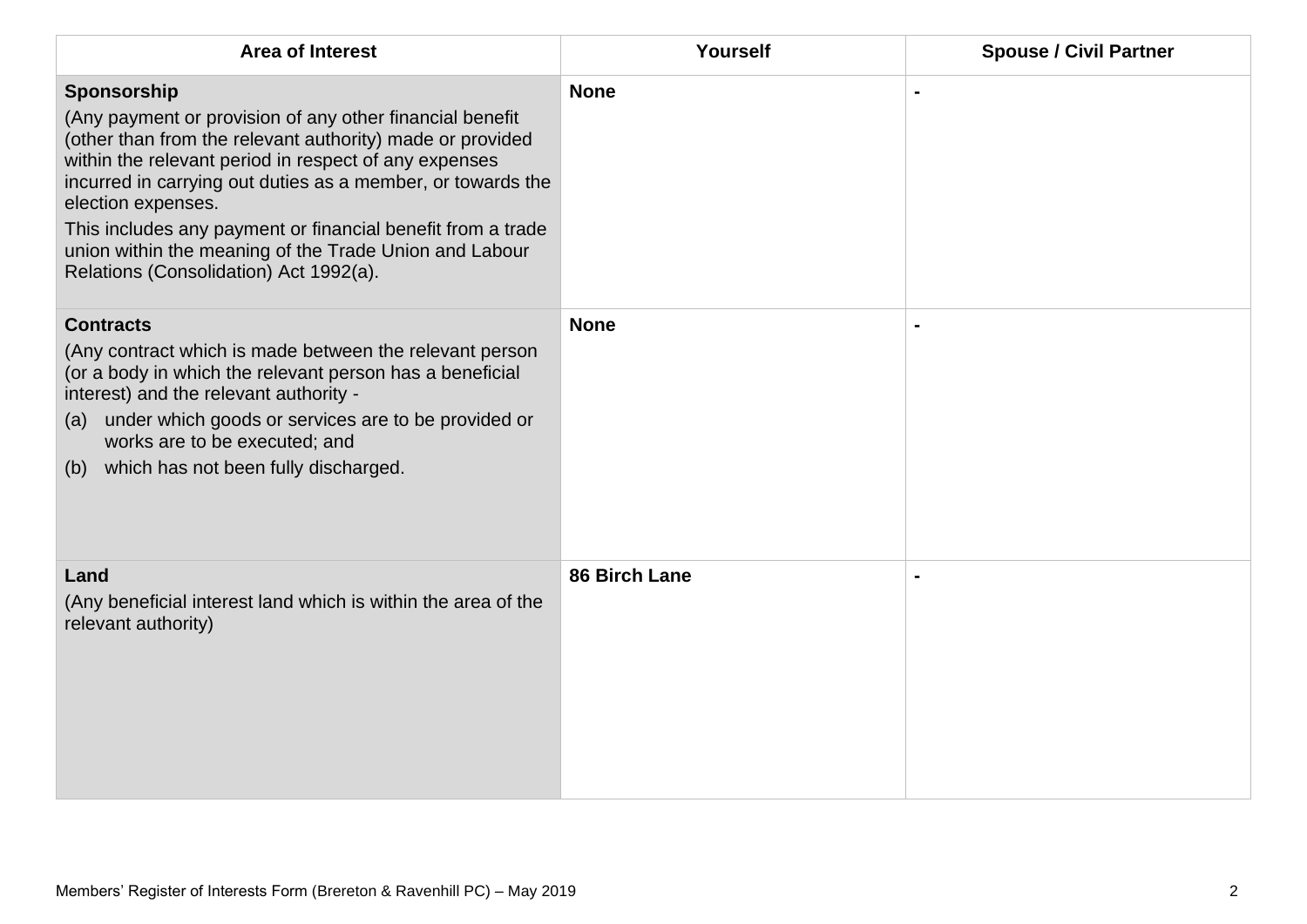| <b>Area of Interest</b>                                                                                                                                                                                                                                                                                                                                                                                             | Yourself    | <b>Spouse / Civil Partner</b> |
|---------------------------------------------------------------------------------------------------------------------------------------------------------------------------------------------------------------------------------------------------------------------------------------------------------------------------------------------------------------------------------------------------------------------|-------------|-------------------------------|
| <b>Licences</b><br>(Any licence (alone or jointly with others) to occupy land in<br>the area of the relevant authority for a month or longer.                                                                                                                                                                                                                                                                       | <b>None</b> |                               |
| <b>Corporate tenancies</b><br>(Any tenancy where to your knowledge) -<br>the landlord is the relevant authority; and<br>(a)<br>the tenant is a body in which the relevant person has<br>(b)<br>a beneficial interest.                                                                                                                                                                                               | <b>None</b> |                               |
| <b>Securities</b><br>(Any beneficial interest in securities of a body where -<br>that body where to your knowledge has a place of<br>(a)<br>business or land in the area of the relevant authority;<br>and<br>either -<br>(b)                                                                                                                                                                                       | <b>None</b> |                               |
| the total nominal value of the securities exceeds<br>(i)<br>£25,000 or one hundredth of the total issued<br>share capital of that body; or<br>if the share capital of that body is of more than<br>(ii)<br>one class, the total nominal value of the shares of<br>any one class in which the relevant person has a<br>beneficial interest exceeds one hundredth of the<br>total issued share capital of that class. |             |                               |